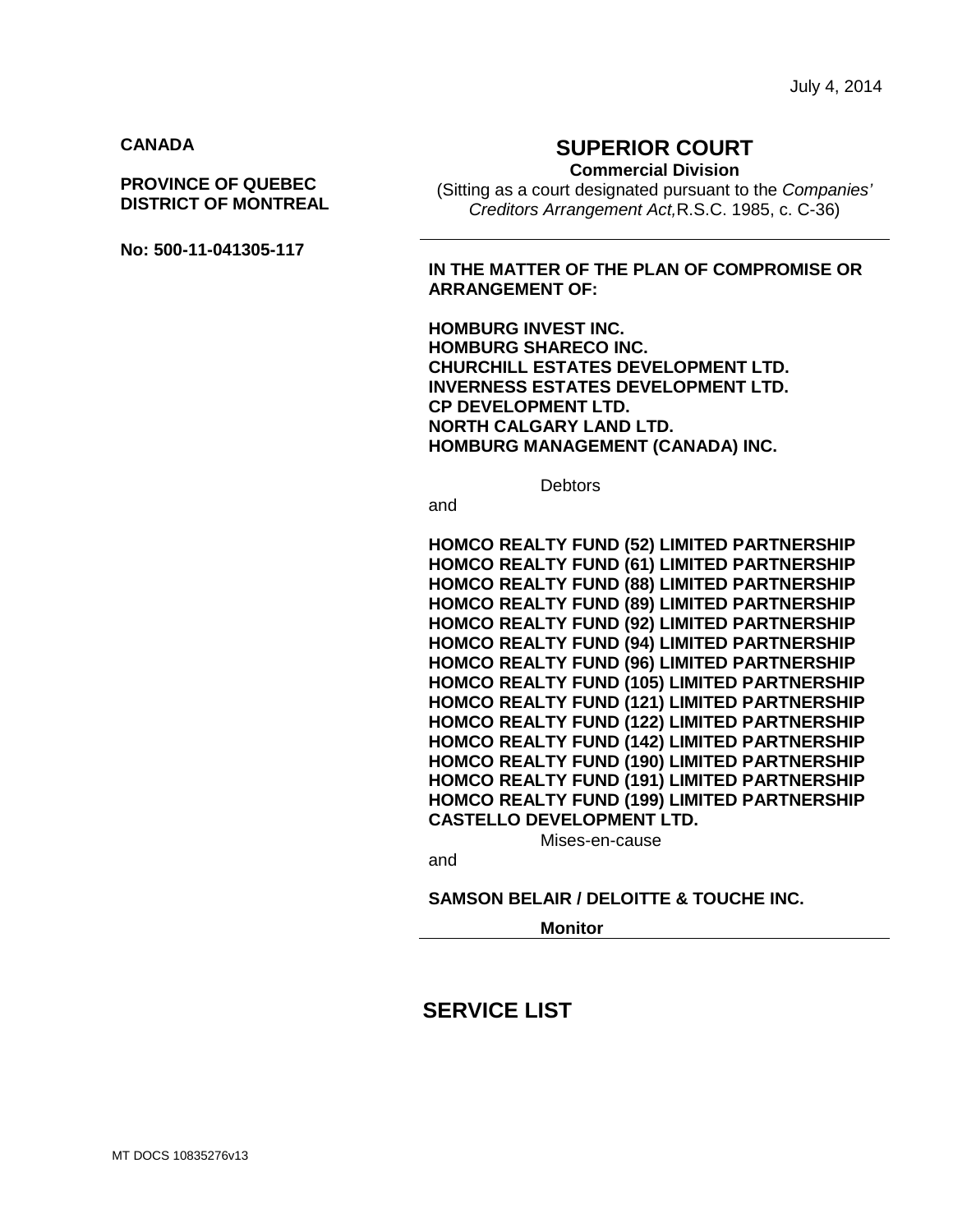**Attorneys for the Debtors**

**TO : OSLER HOSKIN & HARCOURT** 

|     | 1000 De La Gauchetière West, Suite 2100<br>Montreal, Quebec H3B 4W5<br><b>Me Sandra Abitan</b><br><b>Me Martin Desrosiers</b><br><b>Me Julien Morissette</b><br>sabitan@osler.com<br>email :<br>mdesrosiers@osler.com<br>jmorissette@osler.com                                                          |                                                 |
|-----|---------------------------------------------------------------------------------------------------------------------------------------------------------------------------------------------------------------------------------------------------------------------------------------------------------|-------------------------------------------------|
| TO: | <b>MCCARTHY TÉTRAULT</b><br>1000, rue De La Gauchetière Ouest, Bureau 2500<br>Montréal QC H3B 0A2<br><b>Me Mason Poplaw</b><br><b>Me Jocelyn Perreault</b><br><b>Me Alain Tardif</b><br>email: mpoplaw@mccarthy.ca<br>jperreault@mccarthy.ca<br>atardif@mccarthy.ca                                     | <b>Attorneys for the Monitor</b>                |
| TO: | <b>BENNETT JONES</b><br>4500 Bankers Hall East<br>855 2 <sup>nd</sup> Street West<br>Calgary, Alberta T2P 4K7<br><b>Me Chris Simard</b><br>email: simardc@bennettjones.com                                                                                                                              | <b>Attorneys for Statoil Canada</b><br>Limited  |
| TO: | <b>LANGLOIS KRONSTRÖM DESJARDINS</b><br>1002 Sherbrooke Street West, 28th Floor<br>Montreal, Quebec, H3A 3L6<br><b>Me Gerry Apostolatos</b><br><b>Me Dimitri Maniatis</b><br><b>Me Stefan Chripounoff</b><br>gerry.apostolatos@lkd.ca<br>email:<br>dimitri.maniatis@lkd.ca<br>stefan.chripounoff@lkd.ca | <b>Attorneys for Statoil Canada</b><br>Limited  |
| TO: | <b>HOMBURG CANADA INC.</b><br>600-1741 Brunswick Street<br>Halifax, Nova Scotia B3J 3X8<br>Me Michael J. O'Hara, General Counsel<br>email: mohara@homburg.com                                                                                                                                           |                                                 |
| TO: | <b>ARCAN RESOURCES LTD.</b><br>Suite 2200, $500 - 4^{th}$ Avenue S.W.<br>Calgary, AB, T2P 2V6, Canada                                                                                                                                                                                                   | <b>Arcan Resources Ltd.</b><br>(Jamieson Place) |

MT DOCS 10835276v13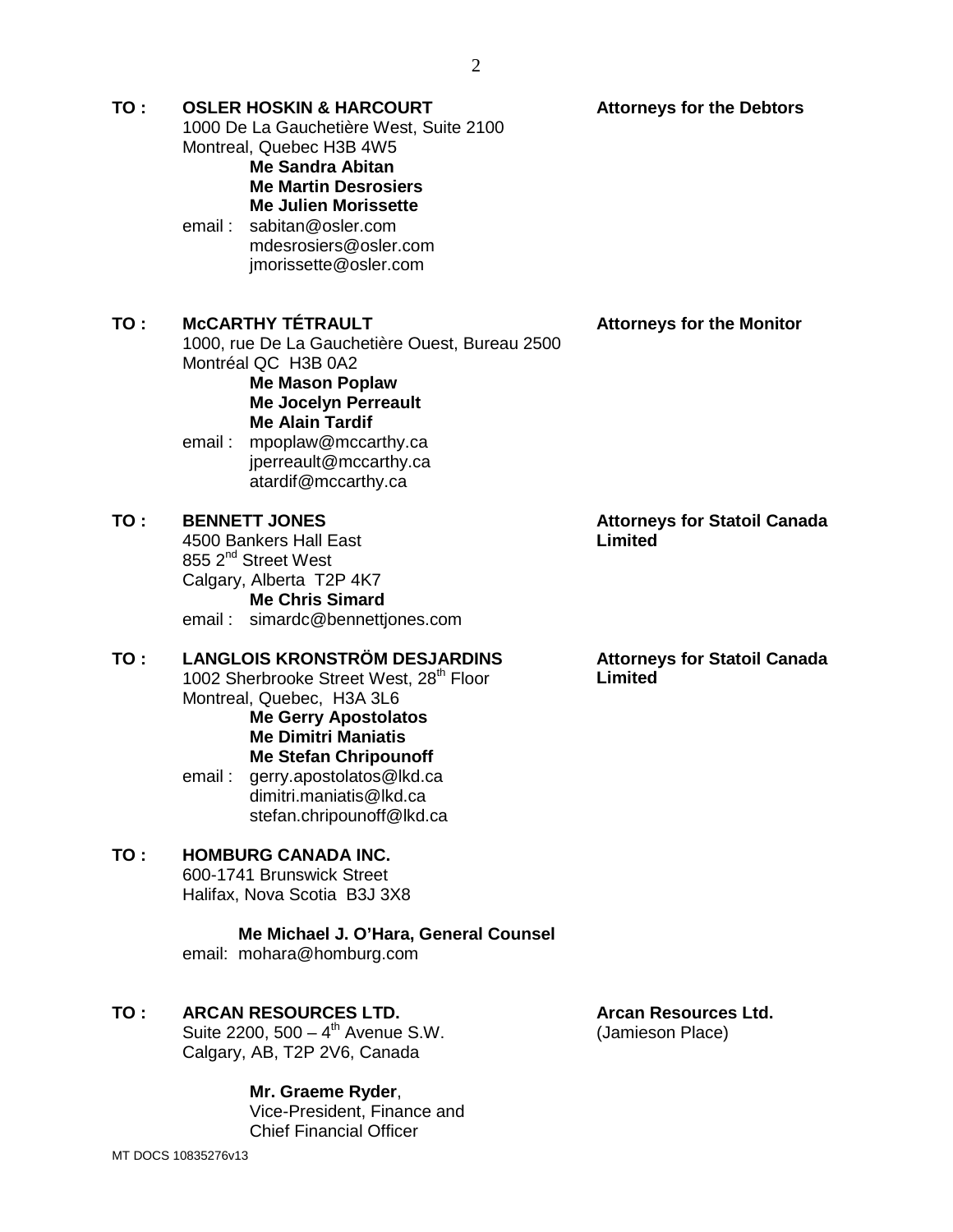email : gryder@arcanres.com

**TO : BORDEN LADNER GERVAIS**  1000 de la Gauchetière Ouest, Suite 900 Montreal, QC H3B 5H4

# **Me Matti Lemmens Me Mathieu Lévesque**

email : mlemmens@blg.com malevesque@blg.com

**TO : FIELD LAW**

400 - 604 1 ST SW Calgary AB T2P 1M7

**Attorneys for BOS Solutions Ltd., Canadian Tabular Services Inc., Premier Petroleum Corp, Moe Hannah McNeill LLP**

**Attorneys for Keywest Projects Ltd., MHI Fund Management Inc., STP Group Canada Ltd. (formely Neotechnology Consultants Ltd.), Logan Completion Systems Inc., CE Franklin Ltd.**

### **Me Douglas S. Nishimura**

email : dnishimura@fieldlaw.com

### **TO : DAVIES WARD PHILLIPS & VINEBERG S.E.N.C.R.L., s.r.l.**

1501, avenue McGill College, 26e étage Montréal Canada H3A 3N9 **Me Denis Ferland**

### **Me Christian Lachance**

email : dferland@dwpv.com clachance@dwpv.com

## **TO : DAVIES WARD PHILLIPS & VINEBERG S.E.N.C.R.L., s.r.l.** 1501, avenue McGill College, 26e étage Montréal Canada H3A 3N9 **Me Louis-Martin O'Neill**

email : lmoneill@dwpv.com

## **TO : DICKINSON WRIGHT LLP**

222 Bay St., 18th Floor, PO Box 124 Toronto, ON, M5K 1H1 **Me David P. Preger** email : dpreger@dickinsonwright.com

#### **TO: DE GRANPRÉ JOLI-COEUR** 2000 McGill College Avenue, Suite 1600

MT DOCS 10835276v13

**Attorneys for HSBC**

#### **Attorneys for Cominar REIT**

### **Attorneys for Romspen Investment Corporation**

joint appearance with De Granpré

**Attorneys for Romspen Investment Corporation**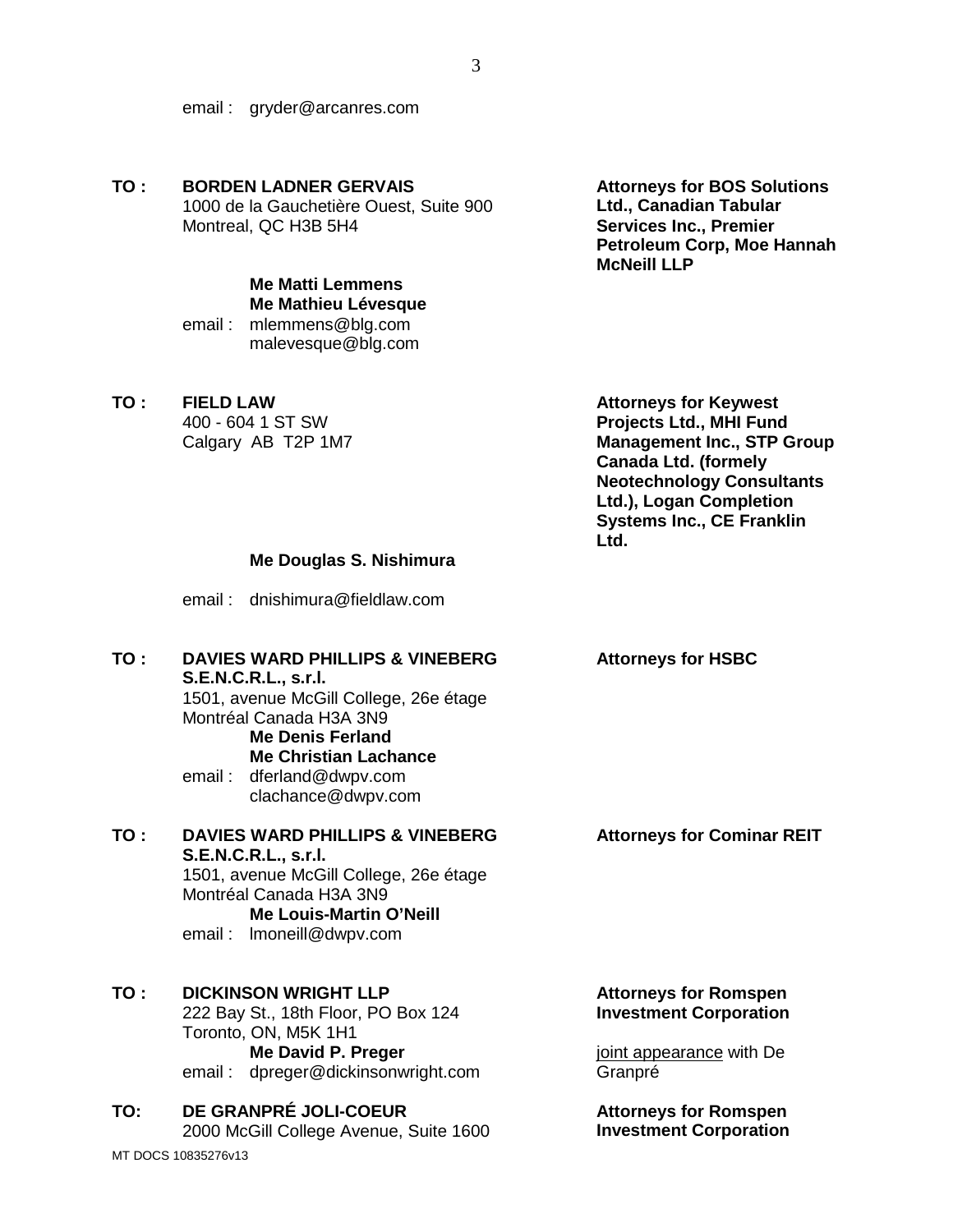Montreal, Quebec, H3A 3H3 **Me Anne Lefebvre** email: a.lefebvre@djclegal.com

#### **TO : FASKEN MARTINEAU DUMOULIN LLP**

Tour de la Bourse 800, Place Victoria, C.P. 242, Bureau 3700 Montréal QC H4Z 1E9 Canada

joint appearance with Dickinson **Wright** 

**Attorneys for Canmarc REIT (formerlyHomburg Canada REIT), Homburg Canada REIT Limited Partnership and Homburg Canada REIT GP Inc. and, in their capacity a trustees of Canmarc REIT (formerly Homburg Canada REIT), Karen A. Prentice, Frank W. Matheson, James F. Miles, Wayne Heuff, John Levitt and Gérard A. Limoges**

**Me Luc Morin Me Robert Paré Me Edmond Lamek Me Alain Riendeau**

email : lmorin@fasken.com rpare@fasken.com elamek@fasken.com ariendeau@fasken.com

**TO : FISHMAN FLANZ MELAND PAQUIN, s.e.n.c.r.l./LLP** 1250, Boul. René-Lévesque O., Suite 4100 Montréal, Québec H3B 4W8 **Me Mark E. Meland** email : mmeland@ffmp.ca

### **TO : FISHMAN FLANZ MELAND PAQUIN, s.e.n.c.r.l./LLP** 1250, Boul. René-Lévesque O., Suite 4100 Montréal, Québec H3B 4W8 **Me Ronald M. Auclair**

email : rauclair@ffmp.ca

### **TO : STIKEMAN ELLIOTT**

1155 René-Lévesque Blvd. West Montreal, Quebec, H3B 3V2

**Me Guy P. Martel Me Joseph Reynaud Me Warren Katz Me Charles Nadeau Me Claire Zibovsky Me Danny Duy Vu Me Nathalie Nouvet** email : gmartel@stikeman.com jreynaud@stikeman.com **Attorneys for Cadillac Fairview Corporation Limited**

**Attorneys for Stichting Homburg Capital Securities**

**Attorneys for Stichting Homburg Bonds**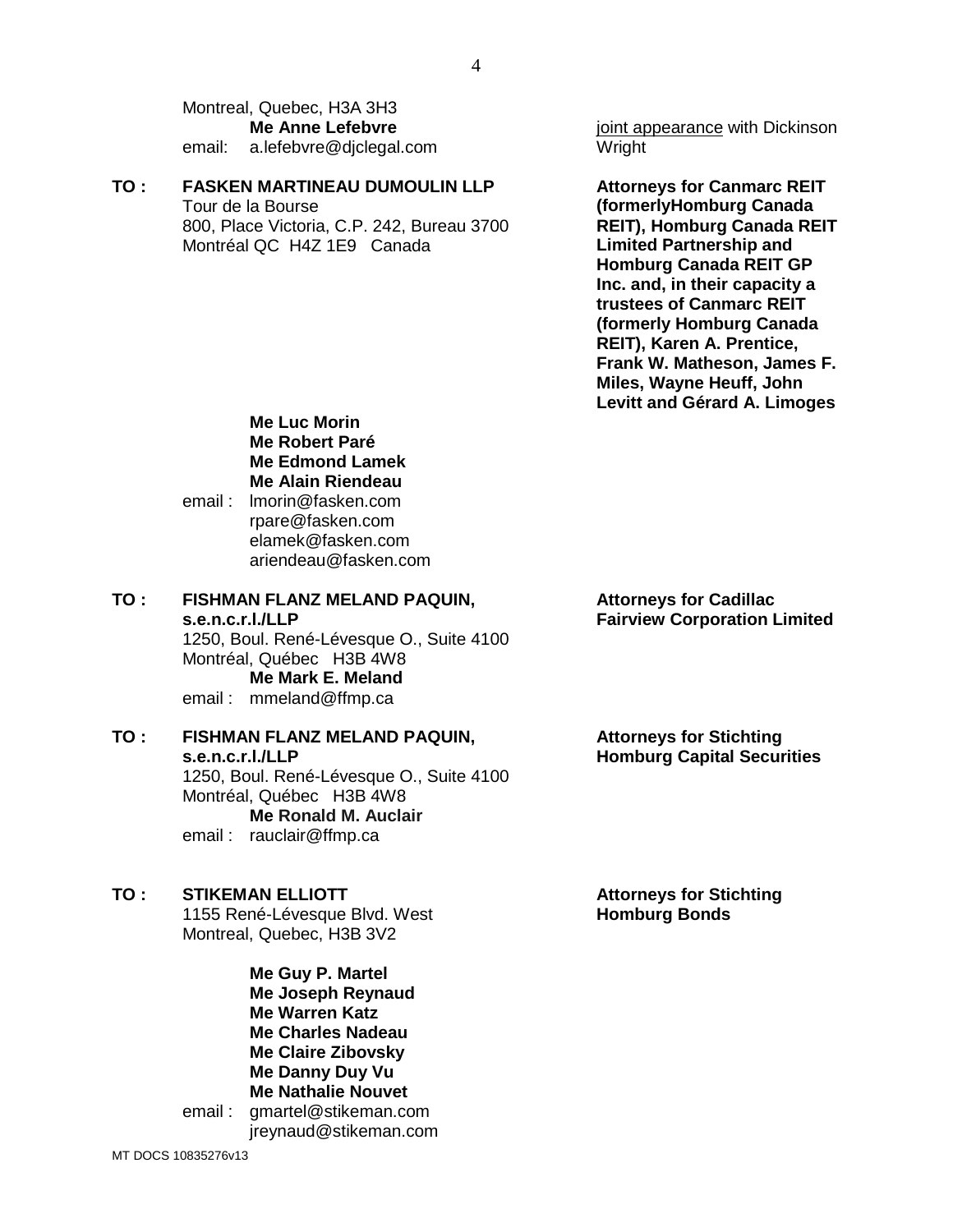wkatz@stikeman.com cnadeau@stikeman.com czikovsky@stikeman.com ddvu@stikeman.com nnouvet@stikeman.com

**TO : DENTONS CANADA LLP** 1 Place Ville Marie, Suite 3900 Montreal, Quebec H3B 4M7 **Me Louis Dumont**

### **Me Martin Poulin**

email : louis.dumont@dentons.com martin.poulin@dentons.com

**TO : HEENAN BLAIKIE** 1900, 215, - 9<sup>th</sup> Avenue SW Calgary, Alberta T2P 1K3 **Me Caireen E. Hanert** email : chanert@heenan.ca

TO : **NORTON ROSE CANADA LLP** 

3700 Canterra Tower, 400 3rd Ave SW Calgary AB T2P 4H2 **Me Judson Virtue** email : jud.virtue@nortonrose.com

#### **TO : CATALYST CAPITAL GROUP INC.** Royal Trust Tower 77 King Street West, Suite 4320 P.O. Box 212 Toronto, ON M5K 1J3

**Gabriel de Alba Zach Michaud**

email: gdealba@catcapital.com zmichaud@catcapital.com

### **TO : McMILLAN LLP**

Brookfield Place 181 Bay Street, Suite 4400 Toronto, Ontario M5J 2T3

Me Andrew J.F. Kent Me Stephen Eddy email : andrew.kent@mcmillan.ca stephen.eddy@mcmillan.ca

### **TO : McMILLAN LLP**

MT DOCS 10835276v13 1000 Sherbrooke St. West, Suite 2700 **Attorneys for Tucker Wireline Services Canada Inc.**

**Attorneys for Surge Energy Inc.**

### **Attorneys for bcIMC Realty Corporation**

#### **Catalyst Capital Group Inc.**

**Attorneys for Catalyst Capital Group**

**Attorneys for Catalyst Capital Group**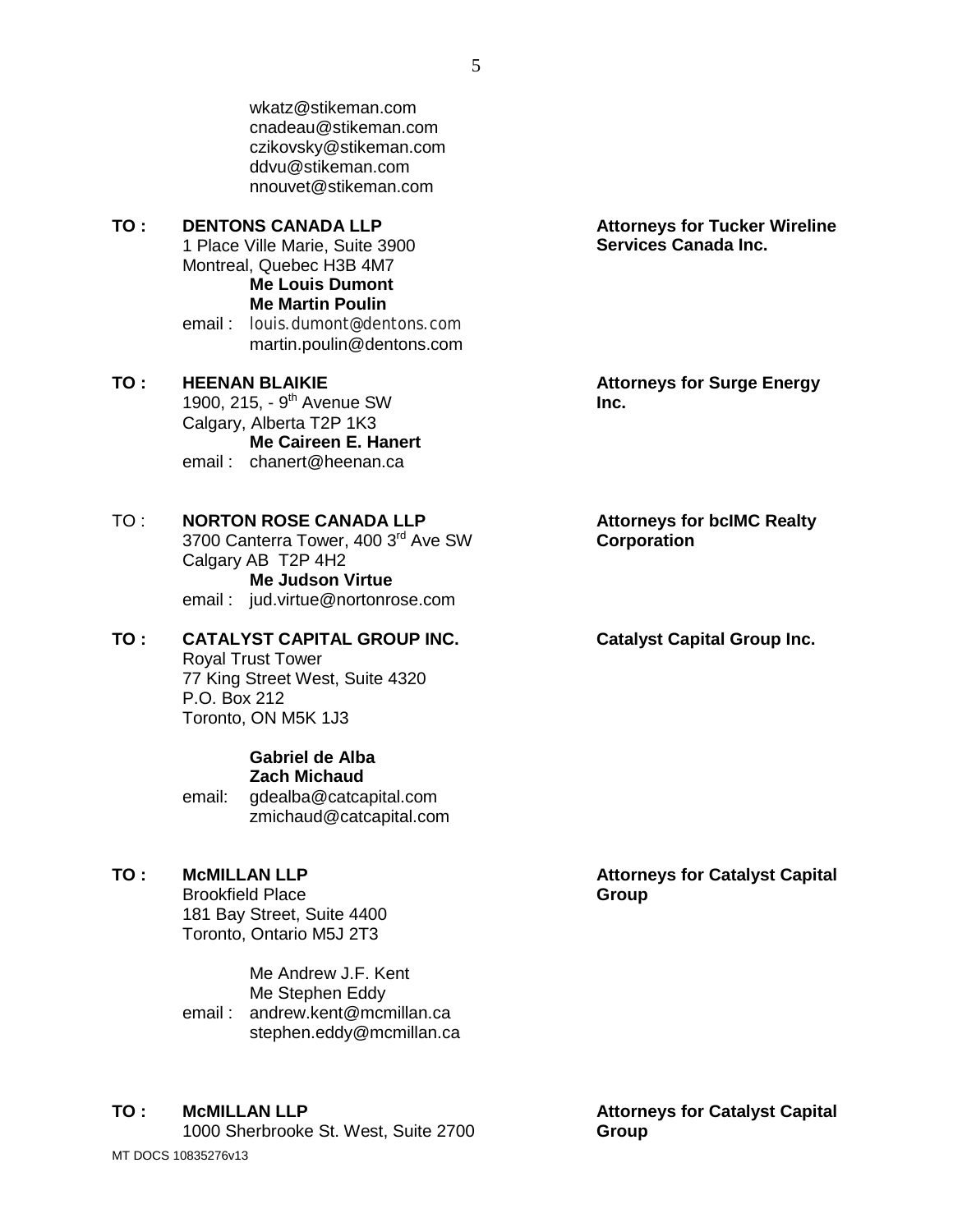Montreal, Quebec H3A 3G4

**Me Nicholas Scheib Me Marc-André Morin Me Charles Chevrette Me Rachel April-Giguère** email : nicholas.scheib@mcmillan.ca marc-andre.morin@mcmillan.ca charles.chevrette@mcmillan.ca rachel.aprilgiguere@mcmillan.ca

### **TO : McMILLAN LLP**

1000 Sherbrooke St. West, Suite 2700 Montreal, Quebec H3A 3G4

#### **Me Éric Vallières Me J.R. Beaudrie**

email : eric.vallieres@mcmillan.ca gerald.beaudrie@mcmillan.ca

# **TO : Norton Rose OR S.E.N.C.R.L., s.r.l. / LLP** 1 Place Ville Marie, Suite 2500

Montréal, Québec, Canada H3B 1R1

**Attorneys for Taberna Europe CDO I PLC, Taberna Europe CDO II PLC, Taberna Preferred Funding VIII, Ltd and Taberna Preferred Funding VI, Ltd.**

### **Me Sylvain Rigaud Me Arnold Cohen Me Philippe Giraldeau** email : sylvain.rigaud@nortonrose.com

arnold.cohen@nortonrose.com philippe.giraldeau@nortonrose.com

#### **TO : WALSH WILKINS CREIGHTON LLP** 2800 – 801 6th Avenue S.W.

Calgary, Alberta T2P 4A3

### **Me Gary Befus**

email : gbefus@walshlaw.ca

### **TO : IRVING MITCHELL KALICHMAN LLP**

Place Alexis Nihon / Tour 2 3500 De Maisonnneuve Bldv. West, Suite 1400 Montreal, Quebec H3Z 3C1

### **Me Peter Kalichman Me Karim Renno**

email : pkalichman@imk.ca krenno@imk.ca

**Attorneys for Lafarge Canada Inc. and Kai Construction Corp.**

**Attorneys for Lafarge Canada** 

**Inc.**

# **Attorneys for DEGI Homburg Harris Limited Partnership**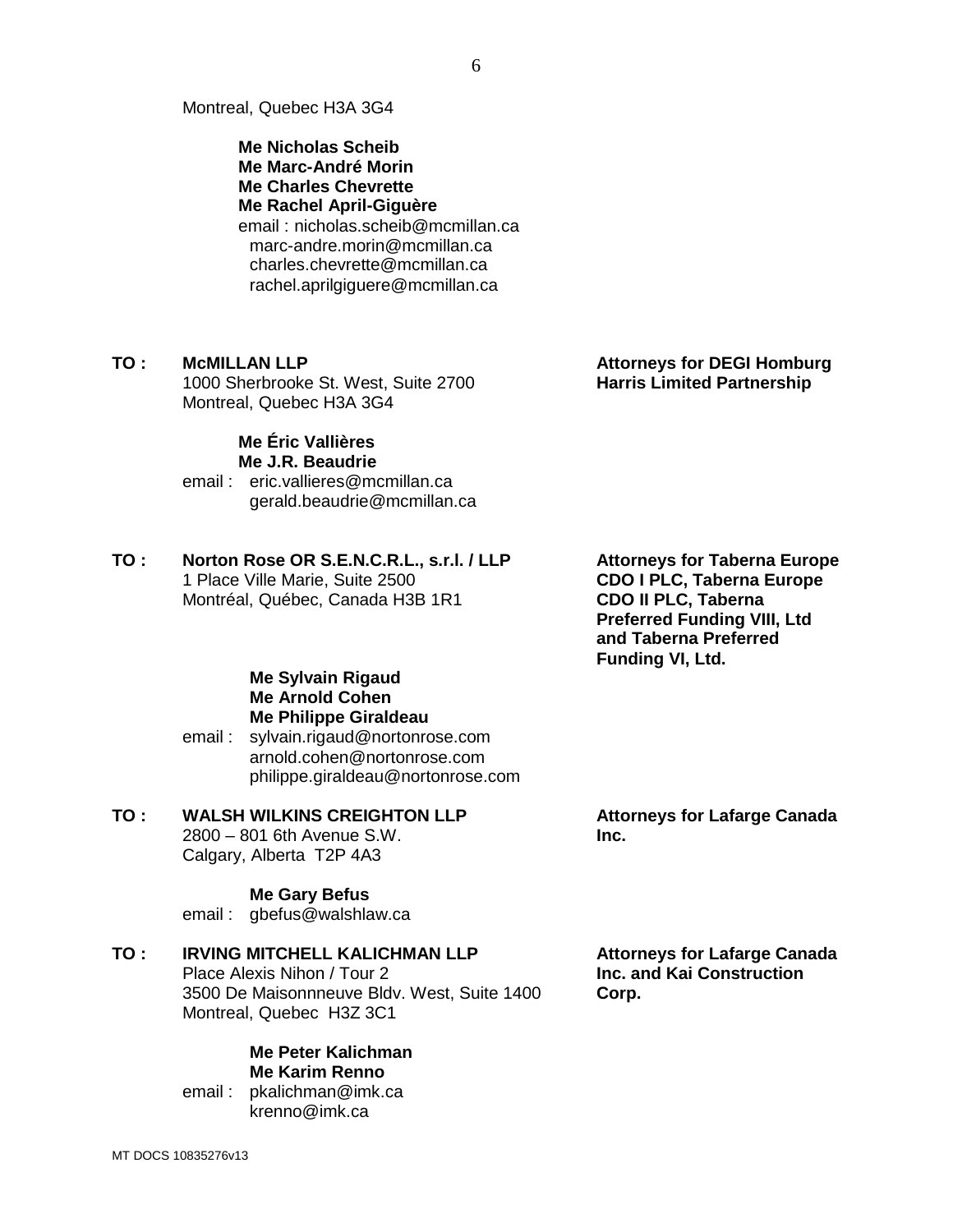**TO : STONES CARBERT WAITE WELLS LLP** 2000 Encor Place | 645 – 7th Ave S.W. Calgary, AB T2P 4G8

**Me Kelly Patrick Colborne**

email : colborne@scwlawyers.com

**TO : KUGLER KANDESTIN LLP** 1 Place Ville Marie Suite 2101 Montréal QC H3B 2C6

### **Me Gordon Levine**

email : glevine@kugler-kandestin.com

**TO : WELLS FARGO BANK, N.A. Corporate Trust Services**

MAC: N2702-011

9062 Old Annapolis Road

Columbia, Maryland 21045

**Manager** email : bill.fay@wellsfargo.com

**William Fay**

**Wells Fargo Bank N.A.**

**Nova Scotia Securities** 

**Commission**

**Attorneys for Avison Young Real Estate Alberta Inc.**

**Attorneys for NORR Architects Planners**

**TO : NOVA SCOTIA SECURITIES COMMISSION**

**Default & Restructuring Account** 

CIBC Building 1809 Barrington St. Suite 501 Halifax, NS, B3J 3K8 **Me Stephanie Atkinson Enforcement Counsel** email : atkinssj@gov.ns.ca

### TO : **DEPARTMENT OF JUSTICE CANADA**

Duke Tower 1400-5251 Duke Street Halifax, NS B3J 1P3 **Me Caitlin Ward**

email : caitlin.ward@justice.gc.ca

#### TO : **THE LAW FIRM OF W. DONALD GOODFELLOW, Q.C.**

 $999 - 8$ <sup>th</sup> Street S.W. Suite 715 Calgary AB T2R 1J5 **Me W. Donald Goodfellow Me Philip R. Biggar** email : wdonald@goodfellowqc.com

pbiggar@goodfellowqc.com

**Attorneys for Centron Construction Corp.**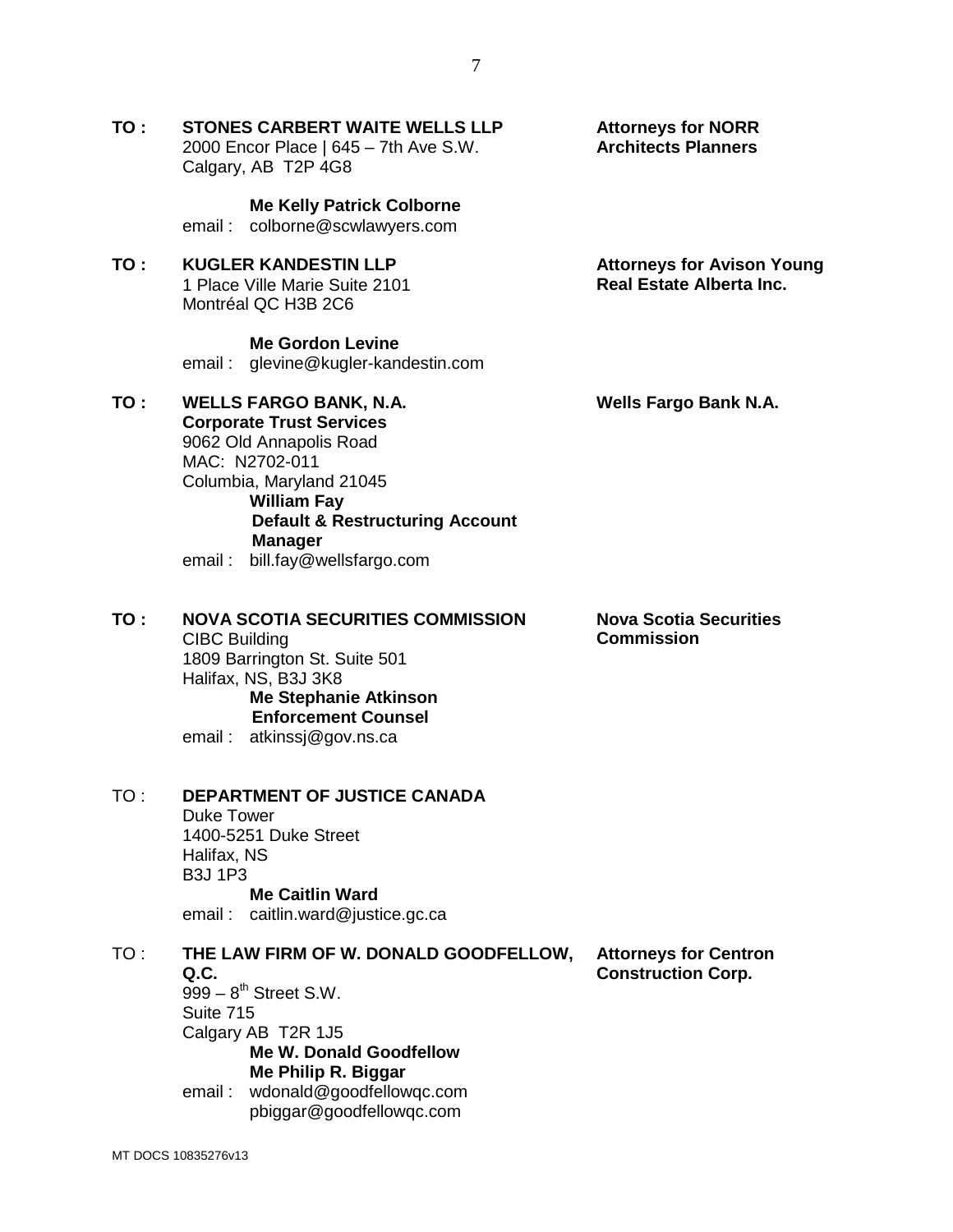TO : **DAVIS LLP** 1501 Mcgill College Avenue, Suite 1400 Montreal QC H3A 3M8

> **Me Mélanie Martel Me Jean-Yves Fortin Me Annie Claude Beauchemin** email : mmartel@davis.ca

jyfortin@davis.ca acbeauchemin@davis.ca

# TO : **McLENNAN ROSS LLP**

1000 First Canadian Centre 350-7th Avenue SW Calgary Alberta T2P 3N9

## **Me James P. Flanagan,**

email : jflanagan@mross.com

# TO : **Blake, Cassels & Graydon LLP**

199 Bay Street, Suite 4000 Toronto, Ontario M5L 1A9

# **Me Steven J. Weisz,**

email : steven.weisz@blakes.com

**Attorney for Valbonne Real Estate B.V.**

**Attorney for C&T Reinforcing Steel**

# **Attorney for FGH Bank NV**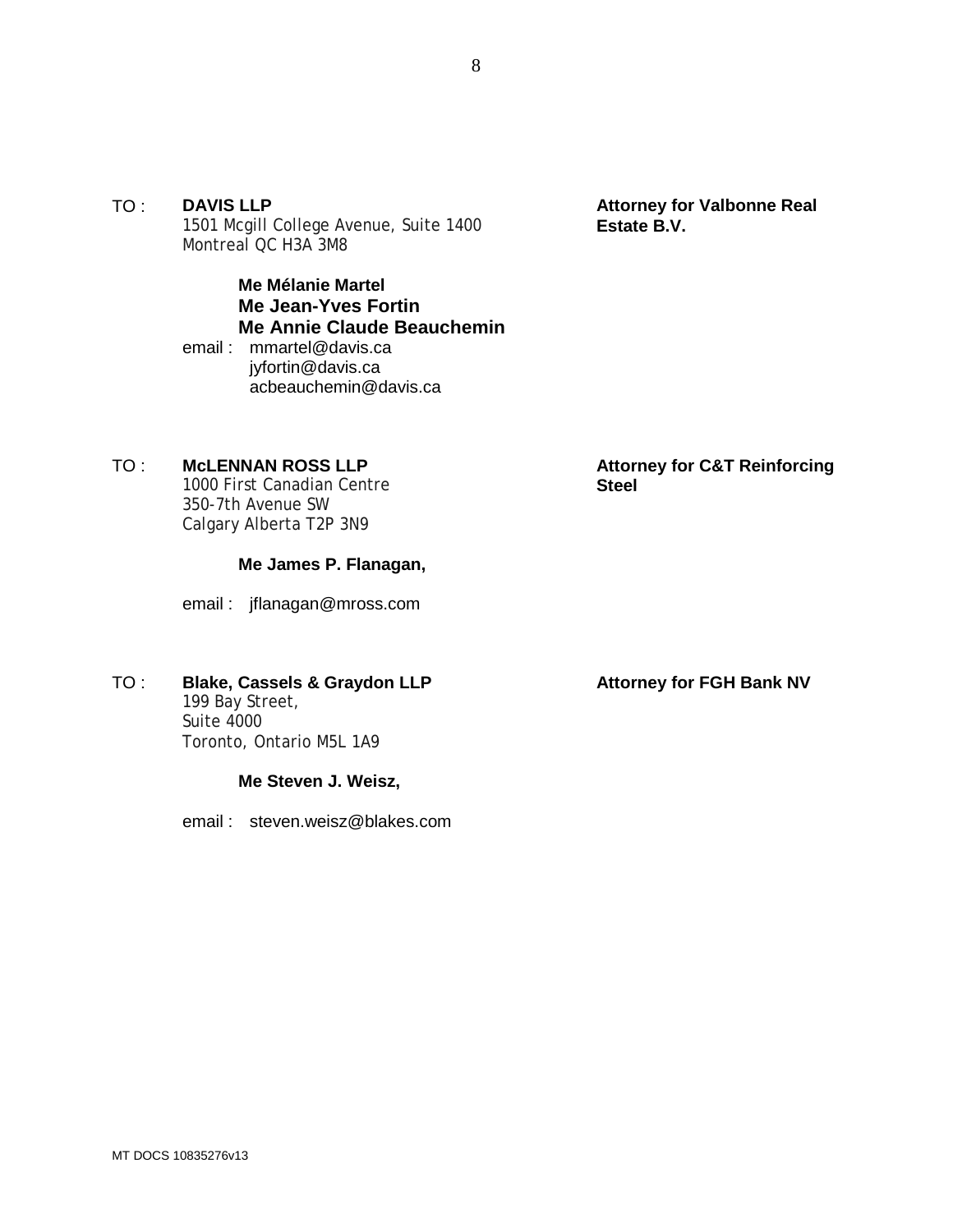# SERVICE LIST / EMAILS

sabitan@osler.com; mdesrosiers@osler.com; jmorissette@osler.com; mpoplaw@mccarthy.ca; iperreault@mccarthy.ca; atardif@mccarthy.ca; simardc@bennettjones.com; gerry.apostolatos@lkd.ca; dimitri.maniatis@lkd.ca; stefan.chripounoff@lkd.ca; mohara@homburg.com; mlemmens@blg.com; malevesque@blg.com; dsn@bdplaw.com; sionescu@bdplaw.com; ; dferland@dwpv.com; clachance@dwpv.com; lmoneill@dwpv.com; dpreger@dickinsonwright.com; a.lefebvre@djclegal.com; lmorin@fasken.com; rpare@fasken.com; elamek@fasken.com; ariendeau@fasken.com; mmeland@ffmp.ca; rauclair@ffmp.ca; gmartel@stikeman.com; jreynaud@stikeman.com; wkatz@stikeman.com; cnadeau@stikeman.com; czikovsky@stikeman.com; ddvu@stikeman.com; nnouvet@stikeman.com; louis.dumont@dentons.com ; martin.poulin@dentons.com; chanert@heenan.ca; jud.virtue@nortonrose.com; gdealba@catcapital.com; zmichaud@catcapital.com; andrew.kent@mcmillan.ca; nicholas.scheib@mcmillan.ca; marcandre.morin@mcmillan.ca; charles.chevrette@mcmillan.ca; eric.vallieres@mcmillan.ca; gerald.beaudrie@mcmillan.ca; sylvain.rigaud@nortonrose.com; arnold.cohen@nortonrose.com; philippe.giraldeau@nortonrose.com; gbefus@walshlaw.ca; colborne@scwlawyers.com; glevine@kugler-kandestin.com; bill.fay@wellsfargo.com; atkinssj@gov.ns.ca; wdonald@goodfellowgc.com; pbiggar@goodfellowgc.com; mmartel@davis.ca; jyfortin@davis.ca; acbeauchemin@davis.ca; pkalichman@imk.ca; krenno@imk.ca; gryder@arcanres.com; jflanagan@mross.com; rachel.aprilgiguere@mcmillan.ca; stephen.eddy@mcmillan.ca; steven.weisz@blakes.com; caitlin.ward@justice.gc.ca

#### List :

| sabitan@osler.com           |  |  |
|-----------------------------|--|--|
| mdesrosiers@osler.com       |  |  |
| jmorissette@osler.com       |  |  |
| mpoplaw@mccarthy.ca         |  |  |
| jperreault@mccarthy.ca      |  |  |
| atardif@mccarthy.ca         |  |  |
| simardc@bennettjones.com    |  |  |
| gerry.apostolatos@lkd.ca    |  |  |
| dimitri.maniatis@lkd.ca     |  |  |
| stefan.chripounoff@lkd.ca   |  |  |
| mohara@homburg.com          |  |  |
| mlemmens@blg.com            |  |  |
| malevesque@blg.com          |  |  |
| dsn@bdplaw.com              |  |  |
| sionescu@bdplaw.com         |  |  |
| dferland@dwpv.com           |  |  |
| <u>clachance@dwpv.com</u>   |  |  |
| Imoneill@dwpv.com           |  |  |
| dpreger@dickinsonwright.com |  |  |
| a.lefebvre@djclegal.com     |  |  |
| lmorin@fasken.com           |  |  |

\_\_\_\_\_\_\_\_\_\_\_\_\_\_\_\_\_\_\_\_\_\_\_\_\_\_\_\_\_\_\_\_\_\_\_\_\_\_\_\_\_\_\_\_\_\_\_\_\_\_

MT DOCS 10835276v13